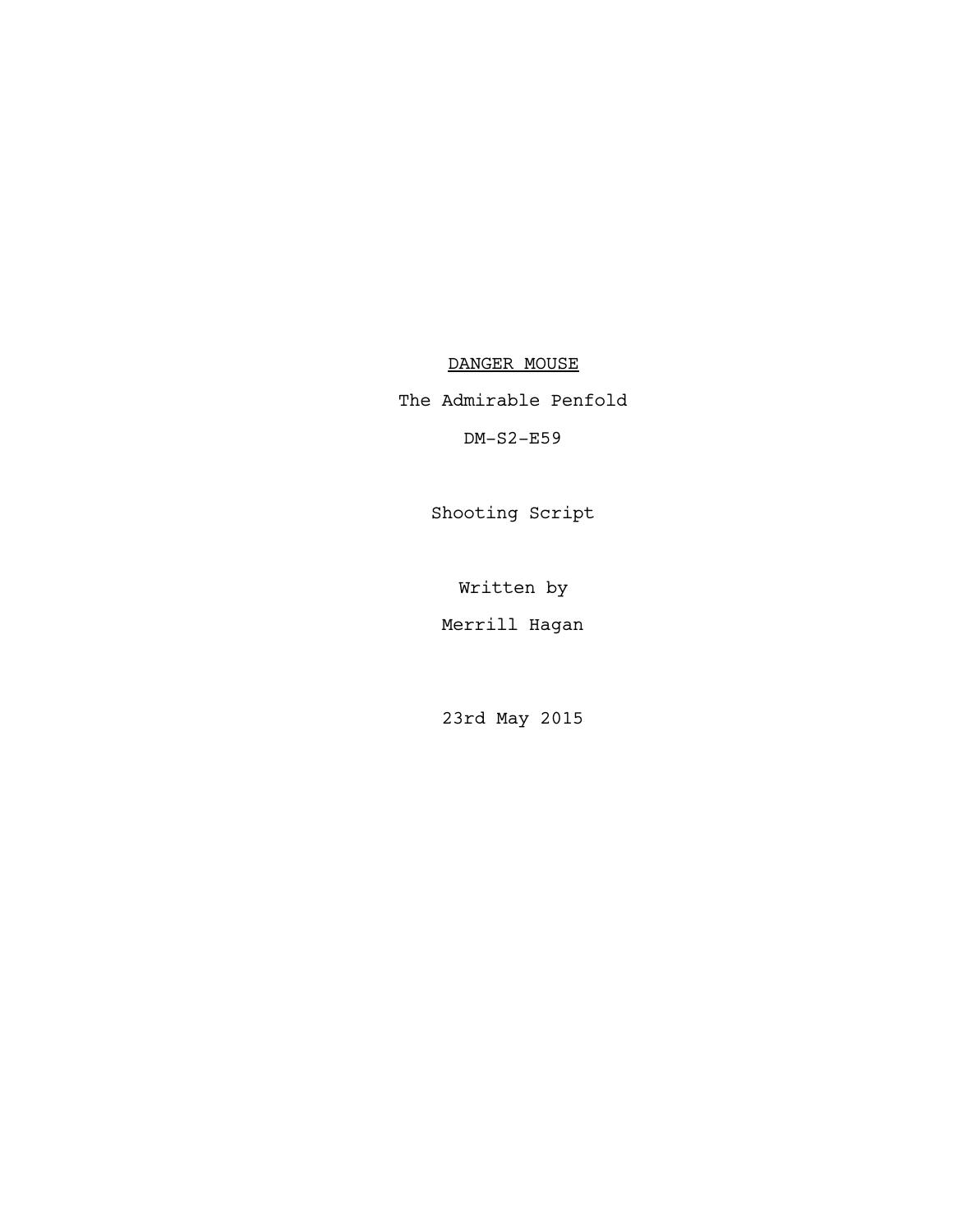|   | EXT. KING KONG BRUNEL'S ISLAND, JUNGLE/VOLCANO - DAY                                                                                                                                                                            |               |
|---|---------------------------------------------------------------------------------------------------------------------------------------------------------------------------------------------------------------------------------|---------------|
|   | We track dramatically through a dark, creepy jungle - the<br>shadows of strange beasts LURK in $b/q$ . <growls and="" hissing=""><br/>mix menacingly with <bus engines=""> and <microwave dings="">.</microwave></bus></growls> |               |
|   | <b>NARRATOR</b><br>The Mysterious Island of King Kong<br>Brunel! Look on his terrifying                                                                                                                                         |               |
|   | domain ye mortals and despair.                                                                                                                                                                                                  |               |
|   | We track to a hidden door, in the side of the island's<br>volcano.                                                                                                                                                              |               |
| 2 | NARRATOR (CONT'D)<br>Observe, the puppet-master who<br>is small enough to be an actual<br>puppet the nightmare maker<br>himself. Isambard Kingkong Brunel                                                                       | $\mathcal{L}$ |
|   | Brunel comes out carrying a big suitcase, wearing sunglasses                                                                                                                                                                    |               |

instead of goggles (and ideally a Hawaiian lab-coat). He opens the case, climbs in and shuts himself inside. A hidden rocket on the underside of the case blasts it up out of shot.

3 NARRATOR (CONT'D) 3 Awkward. He seems to have chosen today to go on holiday.

> Cut to the Frog's Head Flyer racing through the skies, with the Mark IV right behind, in hot pursuit! In the distance we see the smoke trail of KKB going off into the distance.

4 NARRATOR (CONT'D) 4 And here comes Baron Greenback to steal his stuff while he's away!

> The Mark IV fires the splat-cannons at the Flyer. The Flyer lurches to one side to avoid them and they explode harmlessly with a big <SPLAT> in mid-air.

### 2 **INT. FROG'S HEAD FLYER - CONTINUOUS** 2

The Manoeuvre throws STILETTO across the room.

5 STILETTO 5 This is a lotta effort to steal a TV remote control, Barone!

> GREENBACK is holding NERO. As he talks, a screen shows the All Encompassing Remote Control in KKB's hands.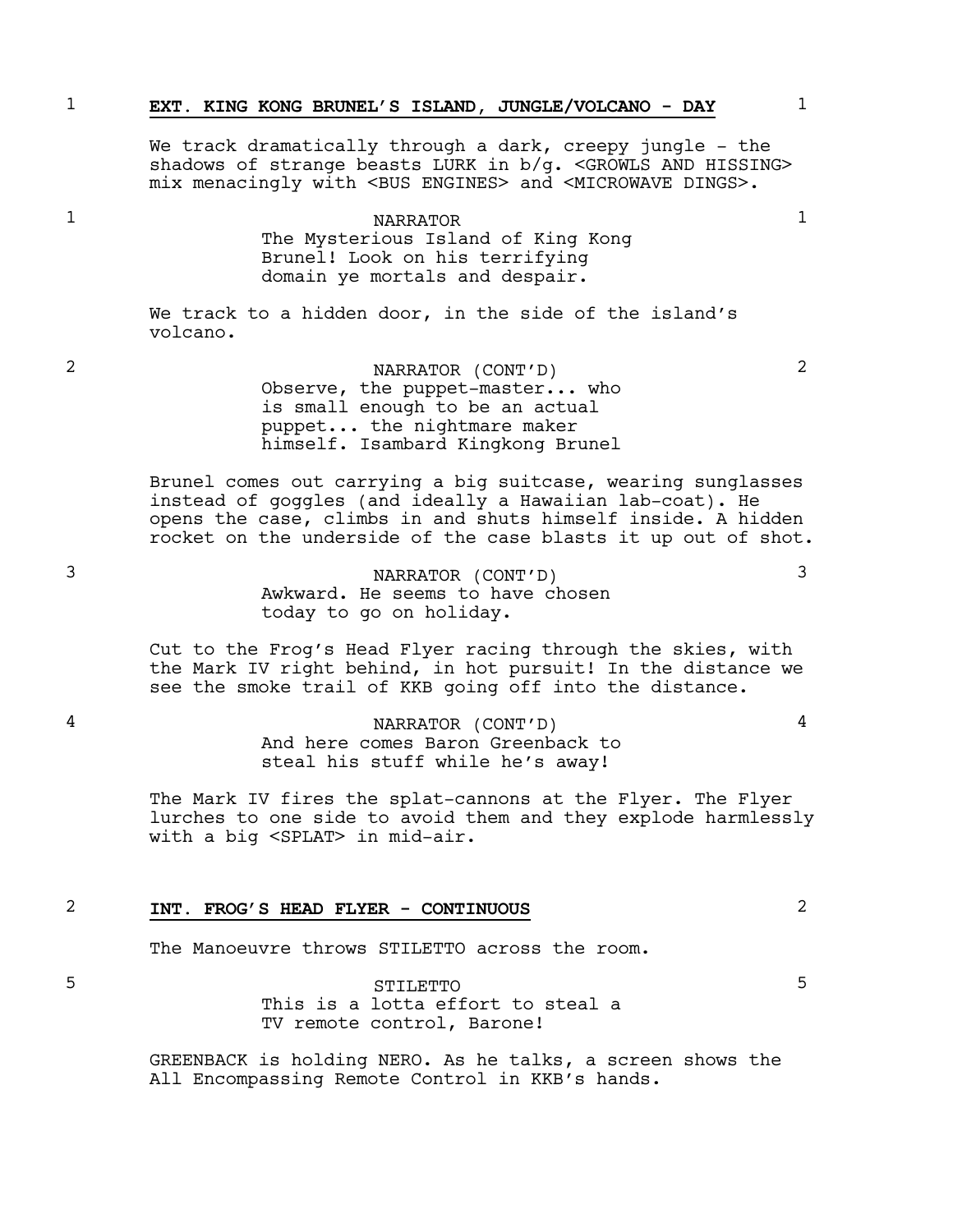6 BARON 6 It's not a TV remote, idiot. The All-Encompassing Remote Control permanently switches off anything it's aimed at, including itself!

The screen shot pulls out to reveal...

# 3 **INT. KING KONG BRUNEL'S LAB - DAY** 3

Brunel points the Remote at a Safety Mouse and presses the button. The Safety Mouse blinks out of existence like a screen closing down. As does the remote itself.

### 7 KINGKONG BRUNEL 7

It works!

Quick cut to him pointing another remote at a large pillar.

8 KINGKONG BRUNEL (CONT'D) 8 And it works on any object even this important supporting pillar.

> He presses it again. The pillar (and the remote) blink out of existence. The roof partially collapses onto Brunel.

4 **INT. FROG'S HEAD FLYER - CONTINUOUS** 4

9 STILETTO 9 So, he has to make a brand new one every time?!

10 BARON 10 Don't bother me with plot holes, Stiletto! This time - with our extra muscle - we cannot fail! Rocket Sloth - attack!

> Reveal ROCKET SLOTH. He salutes, then falls asleep onto the ignition of his rocket, firing it into life.

### 5 **EXT. SKIES OVER KING KONG BRUNEL'S ISLAND - CONTINUOUS** 5

The Mark IV is gaining on the Frog's Head Flyer. A hatch opens and Rocket Sloth shoots out... then veers off and straight down towards island. Rocket Sloth is still asleep. A puff of smoke from below shows he's crashed.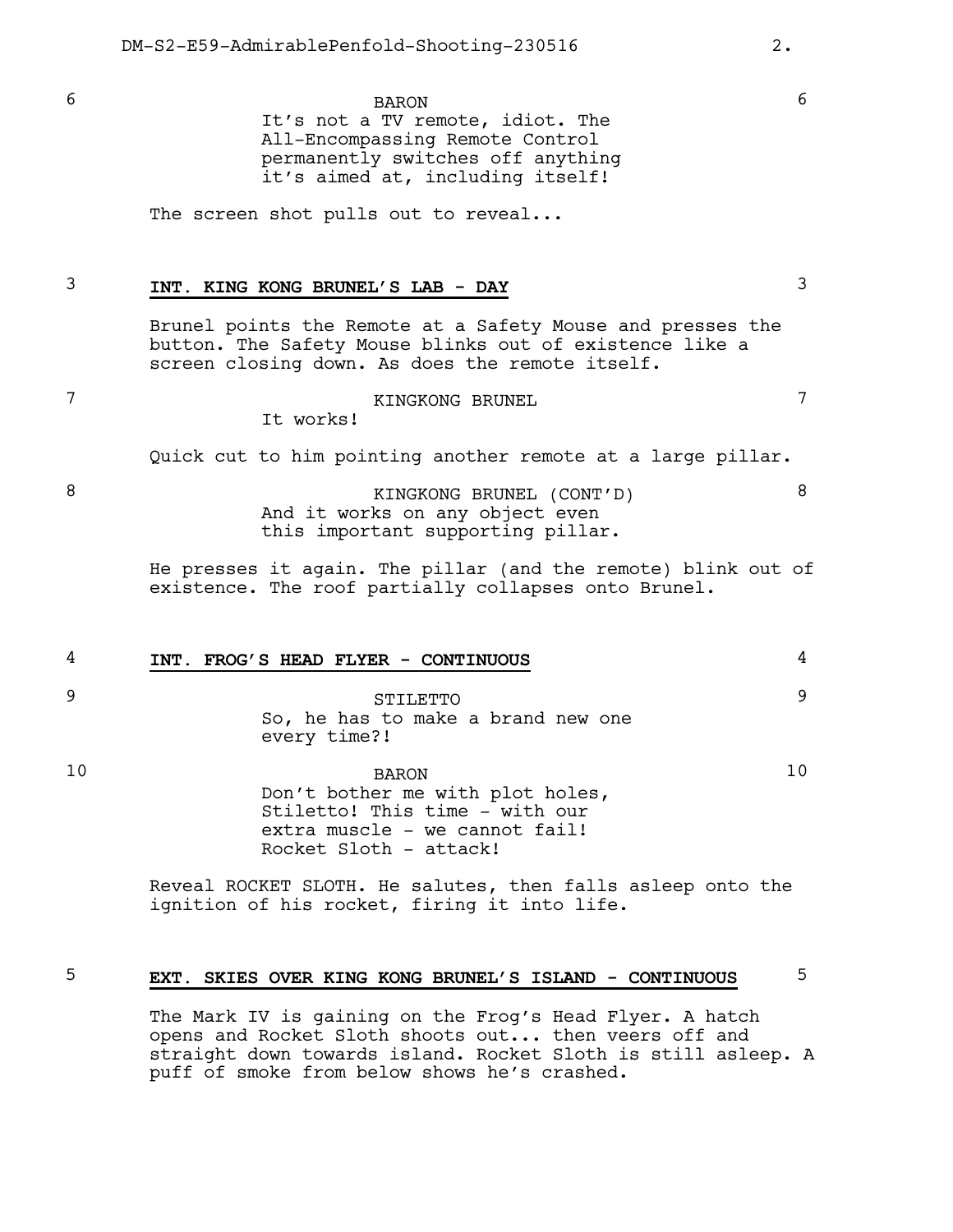6 **INT. FROG'S HEAD FLYER - CONTINUOUS** 6 11 BARON 11 Okay, forget about the extra muscle. Fire the Big Laser! Reveal Stiletto looking at instructions, amid loads of packaging and a large laser cannon. He holds up an important looking piece of equipment. 12 STILETTO 12 Hey Boss, what's a Guidance Control. I got one left over? 13 BARON 13 Just fire the thing! Stiletto hits a big red button. A laser fires out the front. 7 **EXT. SKIES OVER KING KONG BRUNEL'S ISLAND - CONTINUOUS** 7 The Big Laser beam slices the Mark IV in half. The two parts start veering away from each other. 14 DANGER MOUSE 14 Don't worry Penfold. I'll activate the Danger Chute. Half a parachute deploys from each half of the car, and flaps away uselessly. 15 **PENFOLD PENFOLD** 15 Chief!!! The laser beam is still jerking around randomly as they fall. 16 BARON (0.S.) 16 I did it! I defeated Danger Mouse The laser slices the island in half, creating two islands. The angle of the beam means it also slices the top off the dormant Volcano, which immediately springs to life. It rumbles, smokes and lava starts pouring out. DM-S2-E59-AdmirablePenfold-Shooting-230516 3.

### 8 **INT. FROG'S HEAD FLYER - CONTINUOUS** 8

Stiletto is desperately trying to control the laser beam but the targeting is out of control.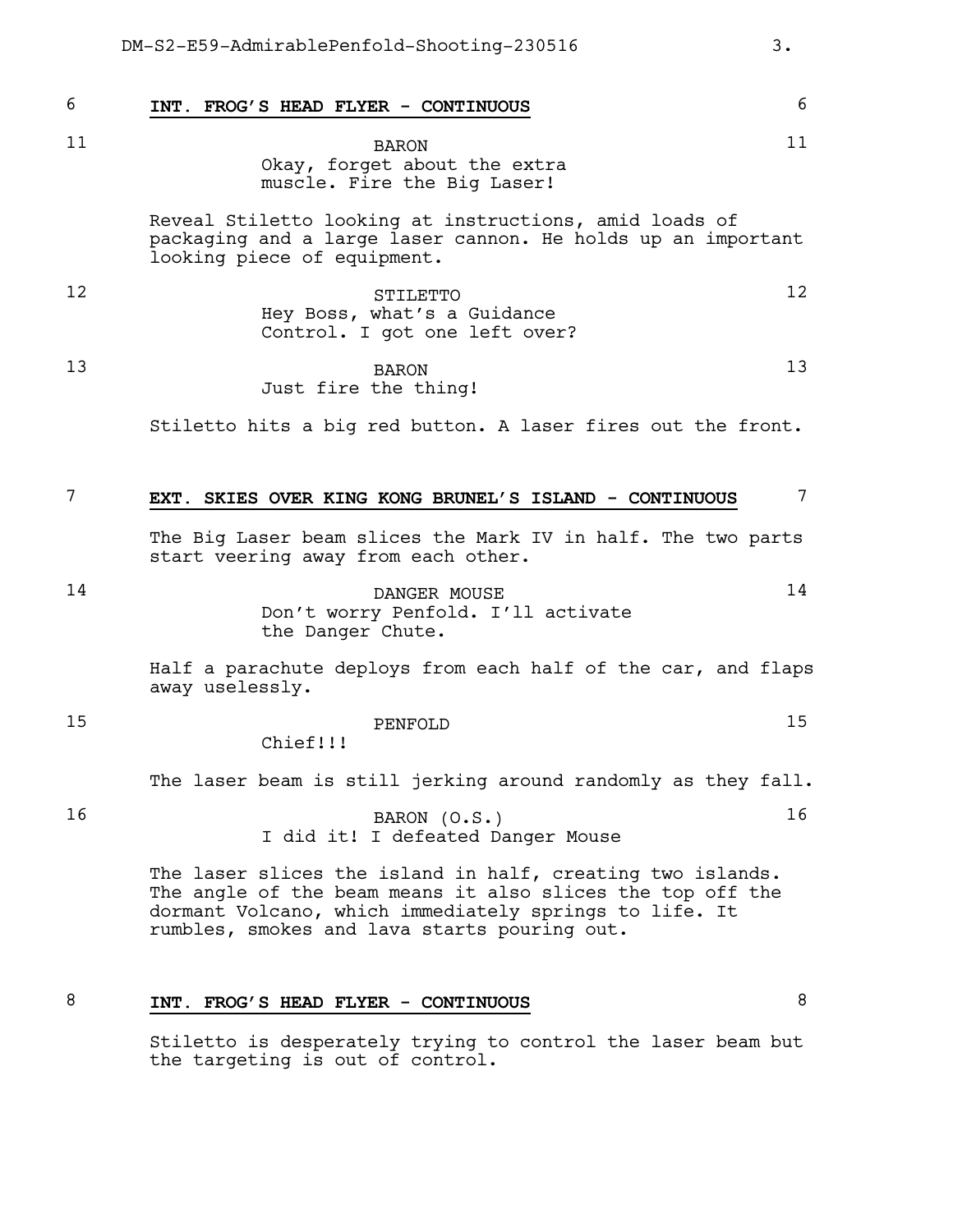17 BARON 17 Turn it off!

> The laser beam arcs through the Flyer itself, cutting it in half, with Greenback on one side and Stiletto on the other.

Stiletto finally yanks the plug out and the machine cuts out.

### 18 STILETTO 18 Okay, now everything is fine, yes?

The two halves of the flyer separate.

# 9 **EXT. SKIES OVER KING KONG BRUNEL'S ISLAND - CONTINUOUS** 9

The Frog's Head Flyer splits in two and falls from the sky. Danger Mouse's half of the Mark IV comes flying into the foreground. It is wobbly, but DM just has it under control.

| 10 | EXT. DANGER MOUSE'S BEACH - DAY                                                      | 10  |
|----|--------------------------------------------------------------------------------------|-----|
|    | DM's half of the Mark IV skips along the beach and slides to<br>a stop. He hops out. |     |
| 19 | DANGER MOUSE<br>Penfold? Penfold?! Where are you?                                    | 19  |
|    | Stiletto comes staggering out of the jungle. He freezes.                             |     |
| 20 | STILETTO<br>Danger Mouse!                                                            | 2.0 |
| 21 | DANGER MOUSE<br>Rocket sloth!                                                        | 21  |
| 22 | STILETTO<br>No! I am Stillet-                                                        | 2.2 |
|    | Rocket Sloth zooms in from off screen and crashes into him.                          |     |

23 DANGER MOUSE 23 No, I meant - never mind.

## 11 **EXT. PENFOLD'S BEACH - DAY** 11

A different beach. Penfold's glasses are in the sand. Reveal Penfold searching for them, Velma from Scooby Doo style. He finds them, just as he sees a blurry figure approaching.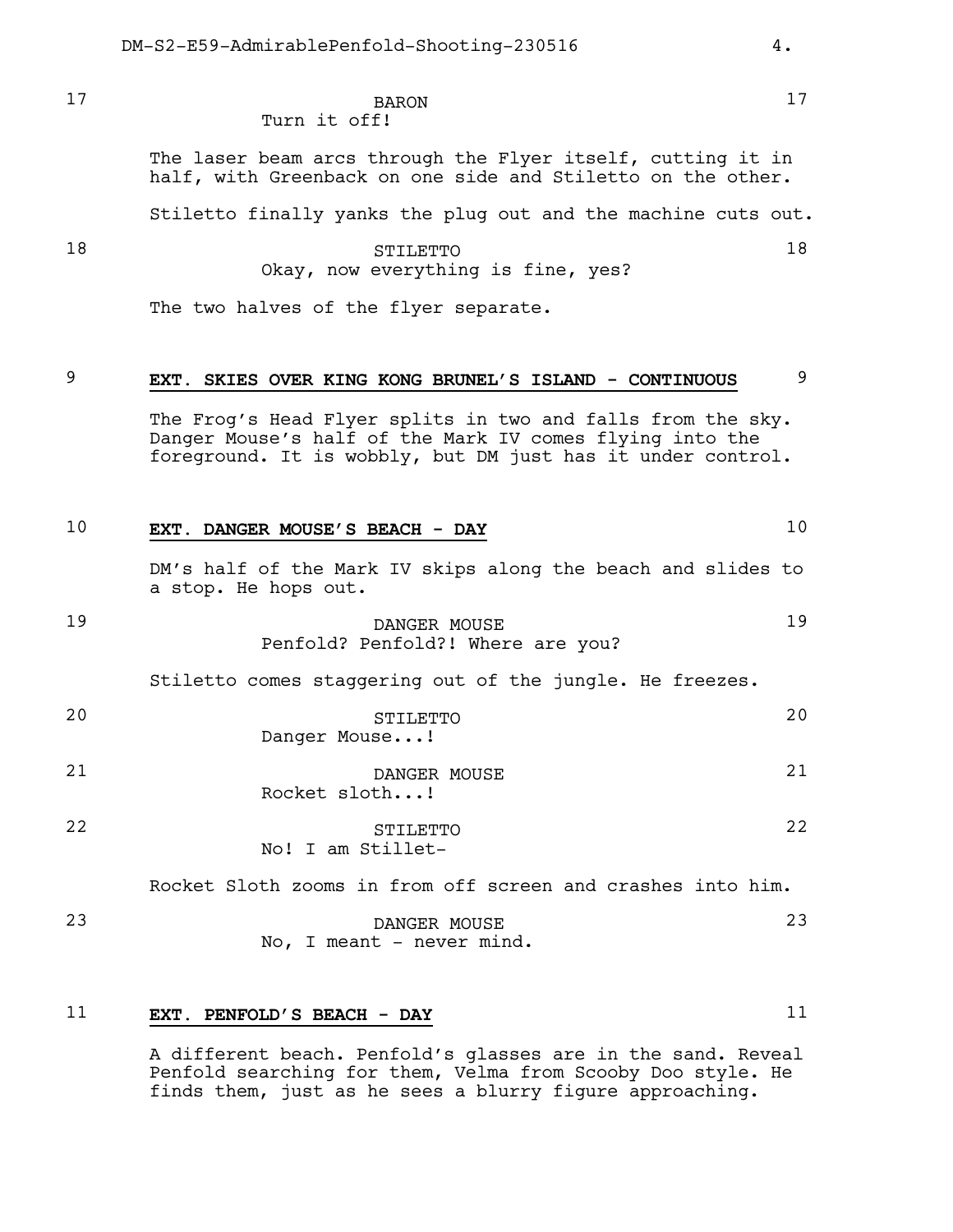Chief? Chief, is that you? He puts his glasses on and sees it's the Baron, armed with a damaged bazooka. Penfold runs away, flailing his arms. 25 PENFOLD (CONT'D) 25 Chief! HELLLLLLP! 12 **EXT. OVERVIEW OF THE ISLAND - CONTINUOUS** 12 A birds-eye map of the Island shows up on screen. 26 NARRATOR 26 So, thanks to Stiletto's laserbased idiocy, Penfold is stranded with an angry toad here.

A telestrator circles where Baron and Penfold are.

27 NARRATOR (CONT'D) 27 Danger Mouse is stuck with Stiletto and Rocket Sloth here...

DM's position on the other half of the island is circled.

28 NARRATOR (CONT'D) 28 And KingKong Brunel's base is here, near the top of the volcano.

He circles the volcano at the far end of Penfold's island.

29 NARRATOR (CONT'D) 29 So presumably Danger Mouse will be trying to get from this island here to this island here. Everyone happy?

> He draws a curved line between the two islands. Reveal, all his telestrating has drawn a smiley face on the map.

## 13 **EXT. PENFOLD'S BEACH - DAY** 13

Cut to Penfold <SCREAMING> and running from the Baron, who tries to fire his weapon. Penfold braces for impact. Nothing happens. The Baron tries the button a couple more times, then petulantly throws it away.

24 **PENFOLD** 24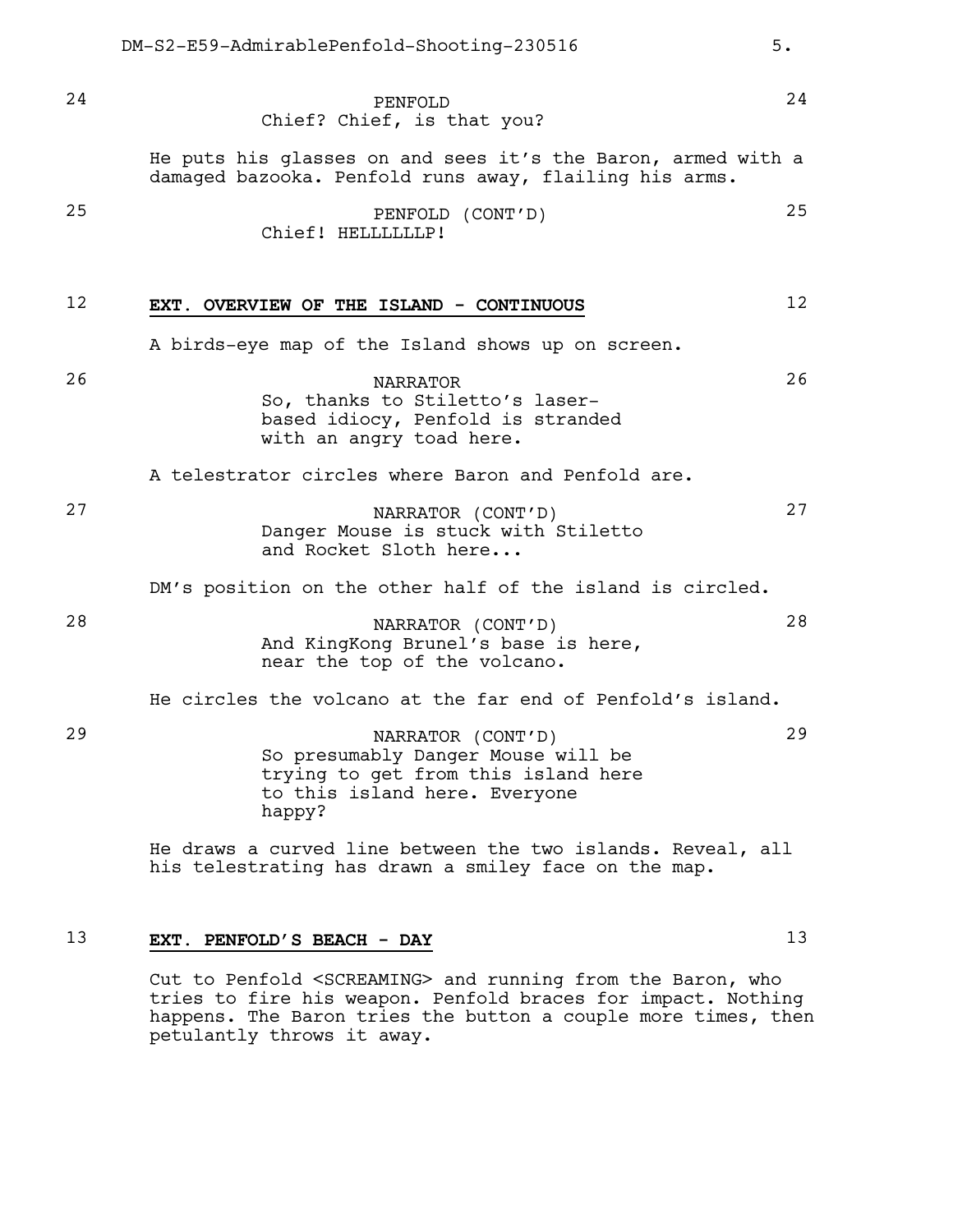30 BARON 30 Wait here! I will be back with an army to destroy you!

The Baron runs into the jungle.

Penfold looks up at the bright sun. Thinks, then takes off his jacket and makes an umbrella using sticks.

# 31 PENFOLD 31

Perfect.

A gust of wind blows the umbrella out of Penfold's hands.

32 PENFOLD (CONT'D) 32 Oi! Come back!

> It lands in the ocean, floating with the handle sticking up. Penfold paddles out to get it. When he flips the umbrella right side up for shade, a fish falls out into his hand.

33 PENFOLD (CONT'D) 33 Oo! I caught a fish.

# 34 BARON (0.S.) 34 Army of minions attack!

Reveal the Baron leading a bunch of crabs. Nero is at the back <GROWLING> and failing to herd them like a sheep dog. They wander off in different directions.

35 BARON (CONT'D) 35 No, you scuttling fools! Get him! Like we practiced!

Some of the Crabs latch onto the Baron with their pincers.

36 BARON (CONT'D) 36 Ow. <SIGH> (to Penfold) Stay put! Your destruction is imminent!

He stalks awkwardly back into the jungle, covered in crabs.

## 14 **EXT. DANGER MOUSE'S BEACH - DAY** 14

DM is going through the remains of the Mark IV. He pops up, arms full of parts, and calls over to Stiletto.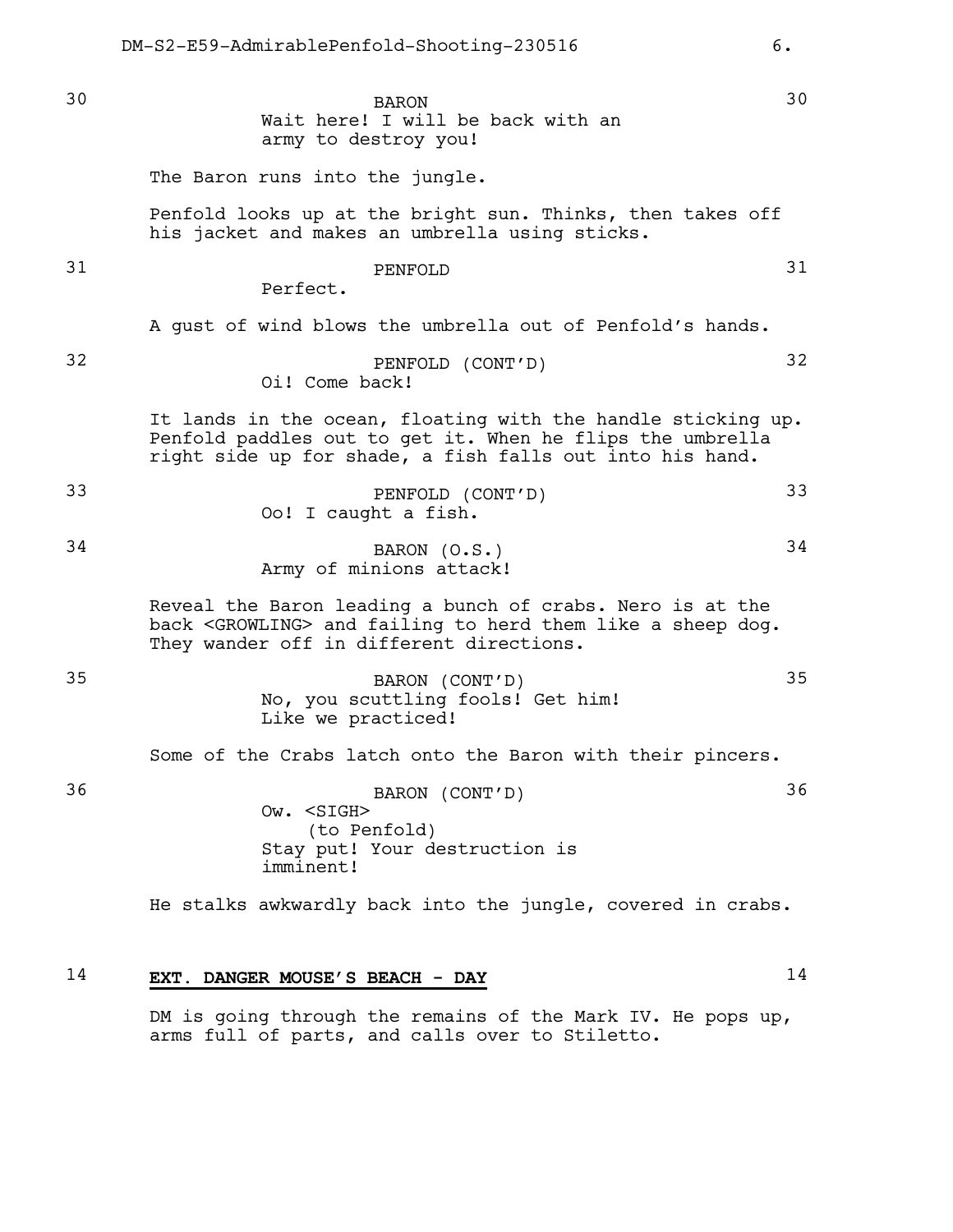37 DANGER MOUSE 37 I've salvaged all I can from the Mark IV. Give me a hand. Reveal Stiletto chilling in a palm frond hammock. He sticks a leg off and kicks Rocket Sloth, who is asleep on the sand. 38 STILETTO 38 He's talking to you. Rocket Sloth just rolls over and goes back to sleep. DM drops the parts and flips Stiletto out of the hammock. 39 DANGER MOUSE 39 Stiletto: We need to rescue our friends before the Volcano destroys the other half of the island! Stiletto hops back in his hammock. 40 STILETTO 40 That seems like a lot of hard work. I wouldn't call the Baron a friend. I've only know him for many years. Danger Mouse is irked but before he can say anything, a giant<br>Tyrannotourbus Rex comes out of the jungle and <ROARS>. It Tyrannotourbus Rex comes out of the jungle and <ROARS>. lunges at Danger Mouse, who flips out of the way. 41 DANGER MOUSE 41 Good grief! Tyrannotourbus Rex! 15 **EXT. JUNGLE - SUNSET** 15 The Baron is sitting sadly by himself. 42 BARON 42 I am alone. Lost. With no friends. And no food. Nero tugs on the Baron's pants. 43 BARON (CONT'D) 43 I know I have you, Nero... But I am not sure you are edible... Nero <HUFFS> then angrily bites the Baron. 44 BARON (CONT'D) 44 Bad Nero! Do not eat your master!

DM-S2-E59-AdmirablePenfold-Shooting-230516 7.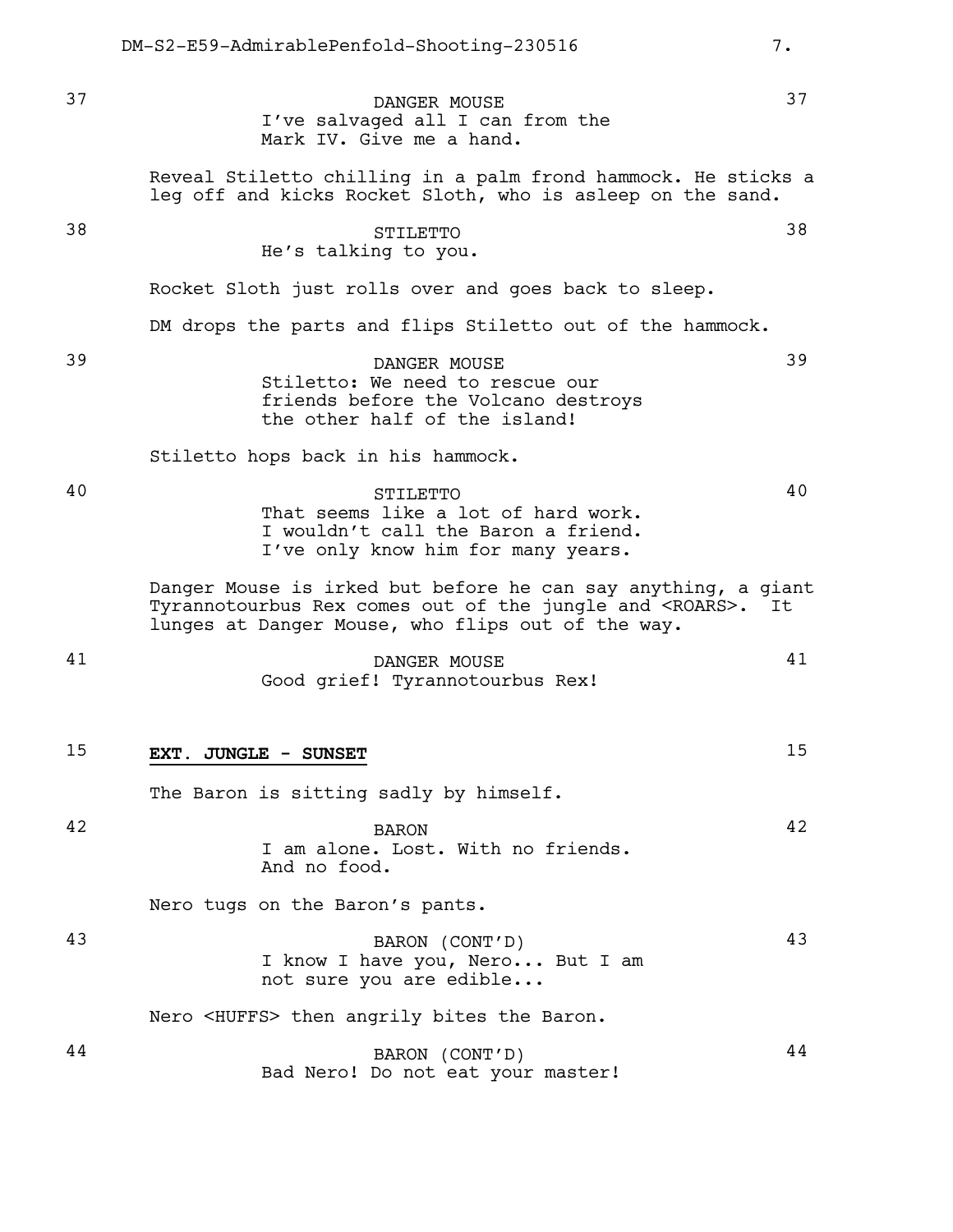They wrestle with each other until they are both stopped by a smell that drifts through the air. Nero makes a <YUM> sound.

16 **EXT. PENFOLD'S BEACH - MOMENTS LATER** 16

|    | Penfold is cooking his fish on a stick over a campfire. He's<br>startled by the sudden appearance of the Baron and Nero.                                                      |     |
|----|-------------------------------------------------------------------------------------------------------------------------------------------------------------------------------|-----|
| 45 | <b>BARON</b><br>Give me that or I will destroy you!                                                                                                                           | 45  |
| 46 | PENFOLD<br>"Give me that or I will destroy<br>you, PLEASE".                                                                                                                   | 46  |
| 47 | <b>BARON</b><br>I have no time for your tedious<br>pleasantries. Give me<br>(sniffs the air)<br>whatever is making that<br>wonderful smell.                                   | 47  |
| 48 | PENFOLD<br>That's frog's legs. You're standing<br>in the fire.                                                                                                                | 48. |
|    | Reveal Greenback is stood in the campfire. He <shrieks> and<br/>hops about trying to blow out his burning foot. Finally he<br/>falls smouldering at Penfold's feet.</shrieks> |     |
| 49 | <b>BARON</b><br>Please be my minion?                                                                                                                                          | 49  |
|    | While Penfold is talking, the Baron's stomach starts making<br>the loudest and worst <growling sounds="">.</growling>                                                         |     |
| 50 | PENFOLD<br>Minion?! How dare you? I'm a fully<br>licensed sidekick Are you ok?                                                                                                | 50  |
|    | The Baron holds his stomach.                                                                                                                                                  |     |
| 51 | <b>BARON</b><br>Of course! My stomach makes that<br>sound to strike fear into my<br>enemies!                                                                                  | 51  |
|    | Penfold sighs and holds out a piece of his cooked fish.                                                                                                                       |     |
| 52 | PENFOLD<br>Go on. Help yourself.                                                                                                                                              | 52  |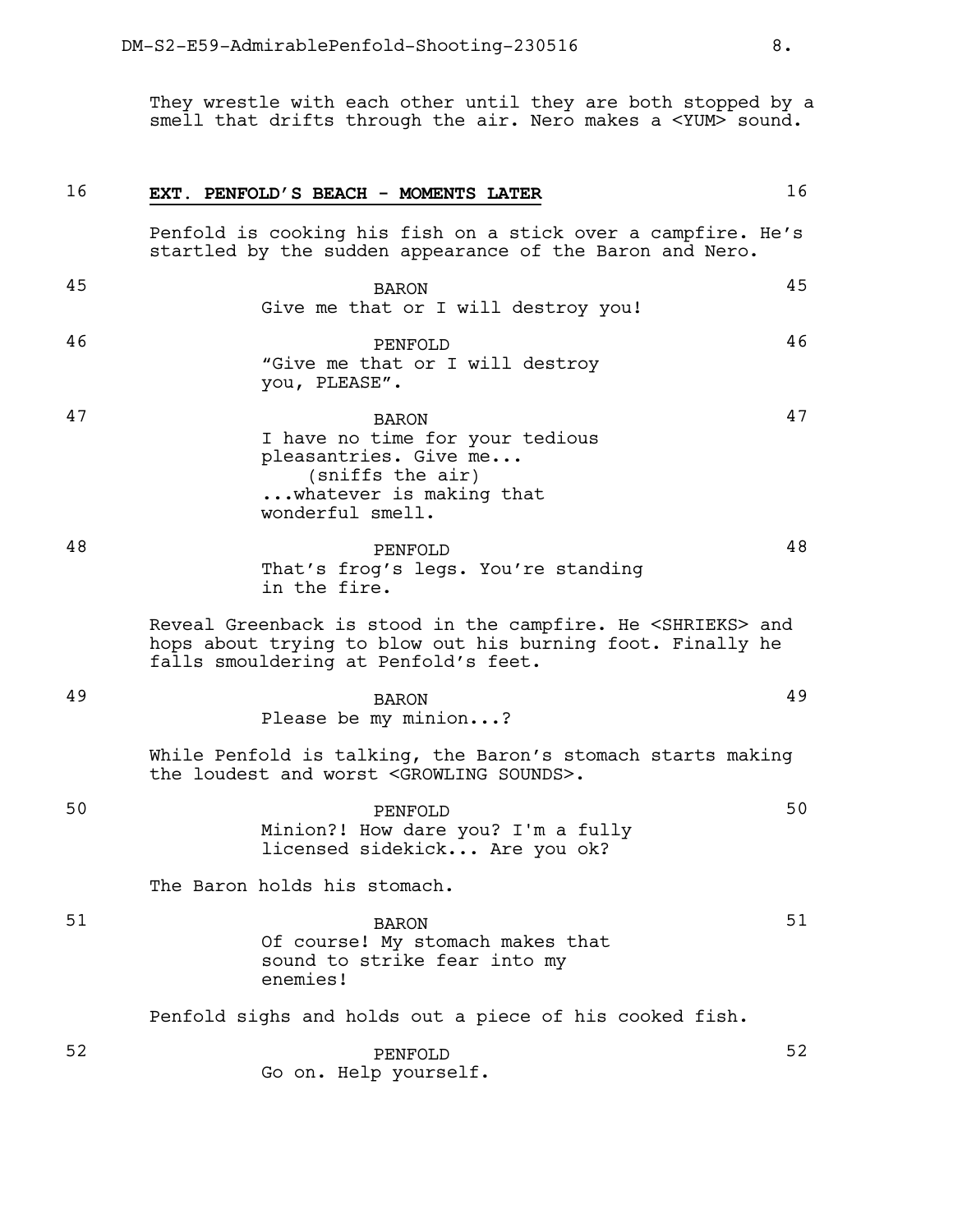53 BARON 53 (overcome with emotion) Thank you.

> The Baron slaps his hand over his mouth, in disbelief that he would say such a thing.

## 17 **EXT. PENFOLD'S BEACH - MORNING** 17

Penfold wakes on the beach. A figure is standing over him.

#### 54 PENFOLD 54 Chief? Baron!

#### 55 BARON 55 So! What are we doing today?

Penfold is suspicious, but the Baron gives him a huge (and creepy) smile. A montage starts.

Penfold is lying on the beach. The Baron starts throwing sand over him. Penfold tries to get away, but the Baron holds him down. Then the Baron steps back and reveals that he has made Penfold into a sand sculpture of a mermaid. Penfold <LAUGHS>... Until Nero pounces and destroys the sculpture. The Baron tries to drag him away.

The Baron appears out of the jungle with another crab army. Penfold jumps in fright... Until the crabs arrange themselves into a picture of Penfold and Greenback's happy faces, as seen from above. Nero is disgusted and chases the crabs away.

Penfold and the Baron are playing football with a coconut. Nero tries to grab it to stop the game. The Baron, thinking Nero is the ball, kicks him high and out of sight. When he sees what he has done, he <LAUGHS> uproariously. Penfold gives him a look. The Baron looks ashamed like a naughty school boy.

The Baron and Penfold sit together watching the sun set. A tear appears in the Baron's eye. It's the most perfect moment. In b/g, the volcano is billowing more smoke and lava. They are oblivious to the destruction that is closing in.

The Baron stands up importantly and holds up his hand to swear an oath.

56 BARON (CONT'D) 56 From this day forward, Penfold, I pledge never to use a doomsday device again. I will devote my life to being good and making friends.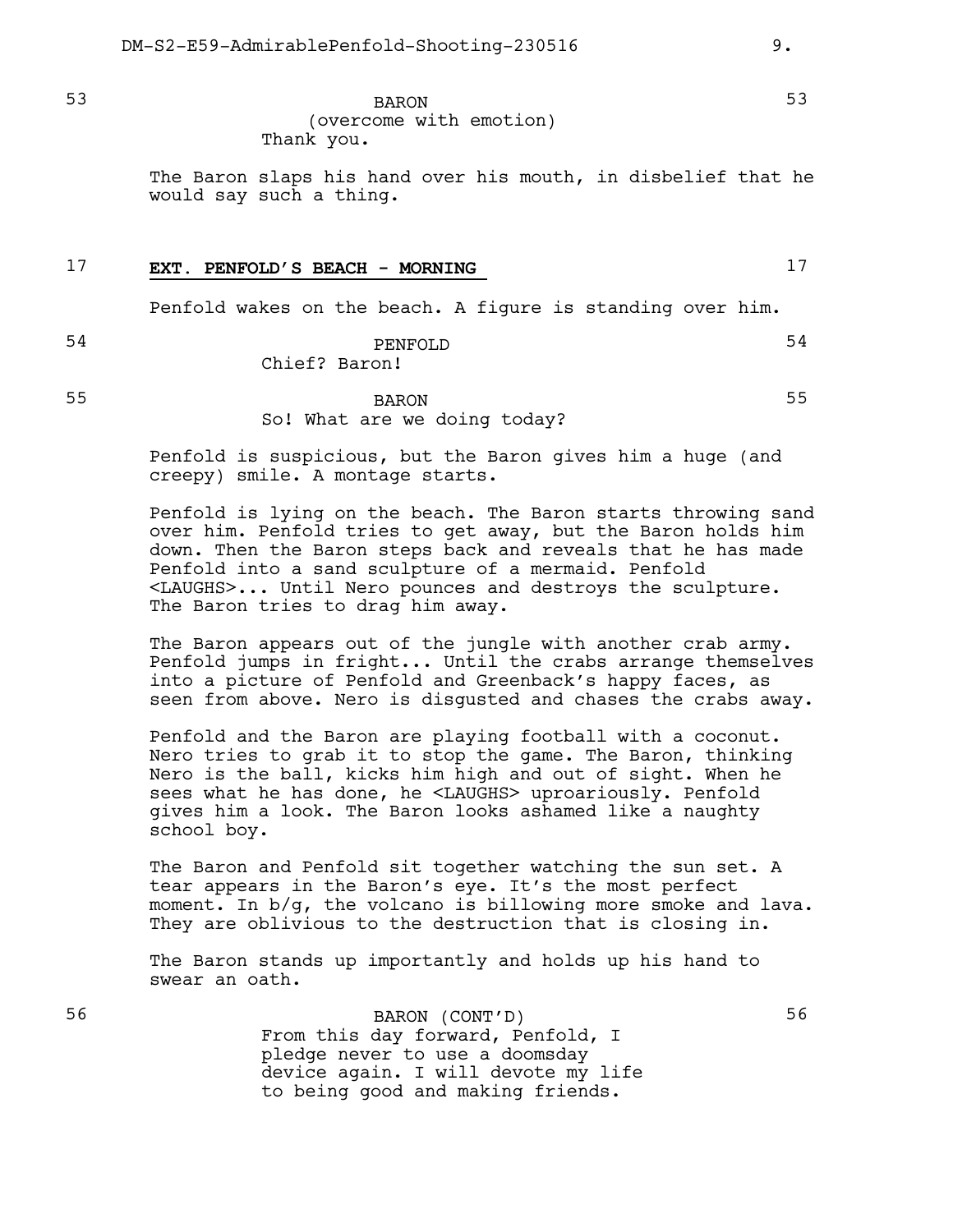#### 18 **EXT. KING KONG BRUNEL'S BASE, FRONT DOOR - SUNSET** 18

There is smoke and fire all around the entrance apart from a narrow path that leads to the door. Nero lands (from being kicked by the Baron) on the path and bounces up to the doorway. He looks at the door and makes a <CURIOUS SOUND>.

#### 19 **INT. KING KONG BRUNEL'S LAB - DAY** 19

Smoke is wafting in and a hot red glow fills the room. Nero wanders through blowing <RASPBERRIES> at the various weird contraptions... then <SOUND OF AWE> - DRAMATIC CRASH ZOOM the All Encompassing Remote Control! Nero <CACKLES> evilly.

#### 20 **EXT. DANGER MOUSE'S BEACH - SUNSET** 20

Danger Mouse is still fighting the Tyranotourbus.

### 57 DANGER MOUSE 57 It feels like I've been fighting this T-Bus for days!

Stiletto is still in the hammock watching and eating popcorn.

The Tyranotourbus charges. DM leaps up at the last moment, the monster bashes into a tree and knocks itself out.

DM looks across to Penfold's island, the lava has destroyed three quarters of the island.

58 DANGER MOUSE (CONT'D) 58 Come on Stiletto! We have to save Penfold and Greenback! The lava's almost engulfed the whole of their Island!

59 STILETTO 59 I think I stay here til you deal with the other two monsters.

> DM turns and finds, Anagondola and Frankenstein's Rooster charging at him. DM grabs Anagondola and uses her as a whip to flicks the Rooster off into the distance.

60 DANGER MOUSE 60 I'm starting to think you're not totally committed to this rescue.

Stiletto has fallen asleep next to the Rocket Sloth.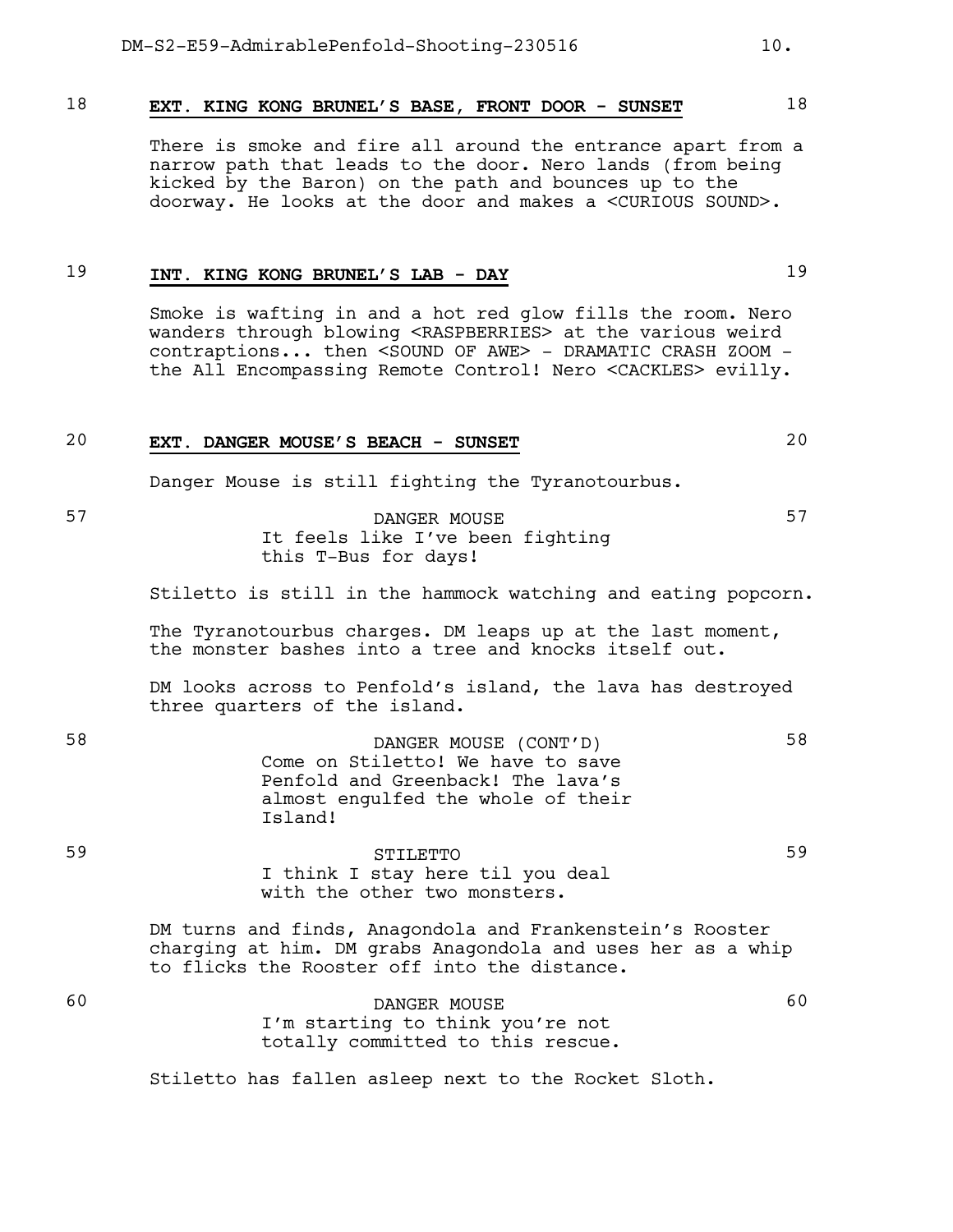| 61 | DANGER MOUSE (CONT'D)<br>Stiletto!!                                                                                                                                                                                                                                                                         | 61 |
|----|-------------------------------------------------------------------------------------------------------------------------------------------------------------------------------------------------------------------------------------------------------------------------------------------------------------|----|
| 21 | EXT. PENFOLD'S BEACH - SUNSET                                                                                                                                                                                                                                                                               | 21 |
|    | Penfold and the Baron have made an idyllic island camp.<br>Greenback sweeps out their shelter, while a dripping wet<br>Penfold arrives with an umbrella full of fish.                                                                                                                                       |    |
| 62 | <b>BARON</b><br>You know, I don't think anything<br>can spoil our tiny slice of heaven.                                                                                                                                                                                                                     | 62 |
|    | A burst of smoke. They both turn and where the jungle was<br>before - there is now fire and smoke.                                                                                                                                                                                                          |    |
| 63 | BARON (CONT'D)<br>We're doomed! And all because of my<br>greed for a device which can switch<br>off anything. What good could ever<br>comes from such a thing?                                                                                                                                              | 63 |
| 64 | PENFOLD<br>Erm we could use it to switch<br>off the volcano?                                                                                                                                                                                                                                                | 64 |
| 65 | <b>BARON</b><br>Dear foolish Penfold; all doomsday<br>devices ever do is make you sad.<br>Sure, one day you turn off a<br>volcano, but the next day you'll be<br>marching on London with an army of<br>robot elephants. Forget the remote.<br>Let's live out what remains of our<br>lives here, as friends. | 65 |
|    | The Baron is smiling at Penfold. A giant flaming boulder<br>lands between them, almost creaming Penfold.                                                                                                                                                                                                    |    |
| 66 | PENFOLD<br>Doomsday device it is!                                                                                                                                                                                                                                                                           | 66 |
|    | Penfold runs out of shot.                                                                                                                                                                                                                                                                                   |    |
| 22 | INT. JUNGLE - NIGHT                                                                                                                                                                                                                                                                                         | 22 |
|    | The amake $f_1$ , $d$ iungle $W_0$<br>find a running Donfold qurroundom                                                                                                                                                                                                                                     |    |

The smoke filled jungle. We find a running Penfold surrounded by glowing red smoke and dodging more flaming boulders that rain down from the sky. There are so many he finds himself corralled by them.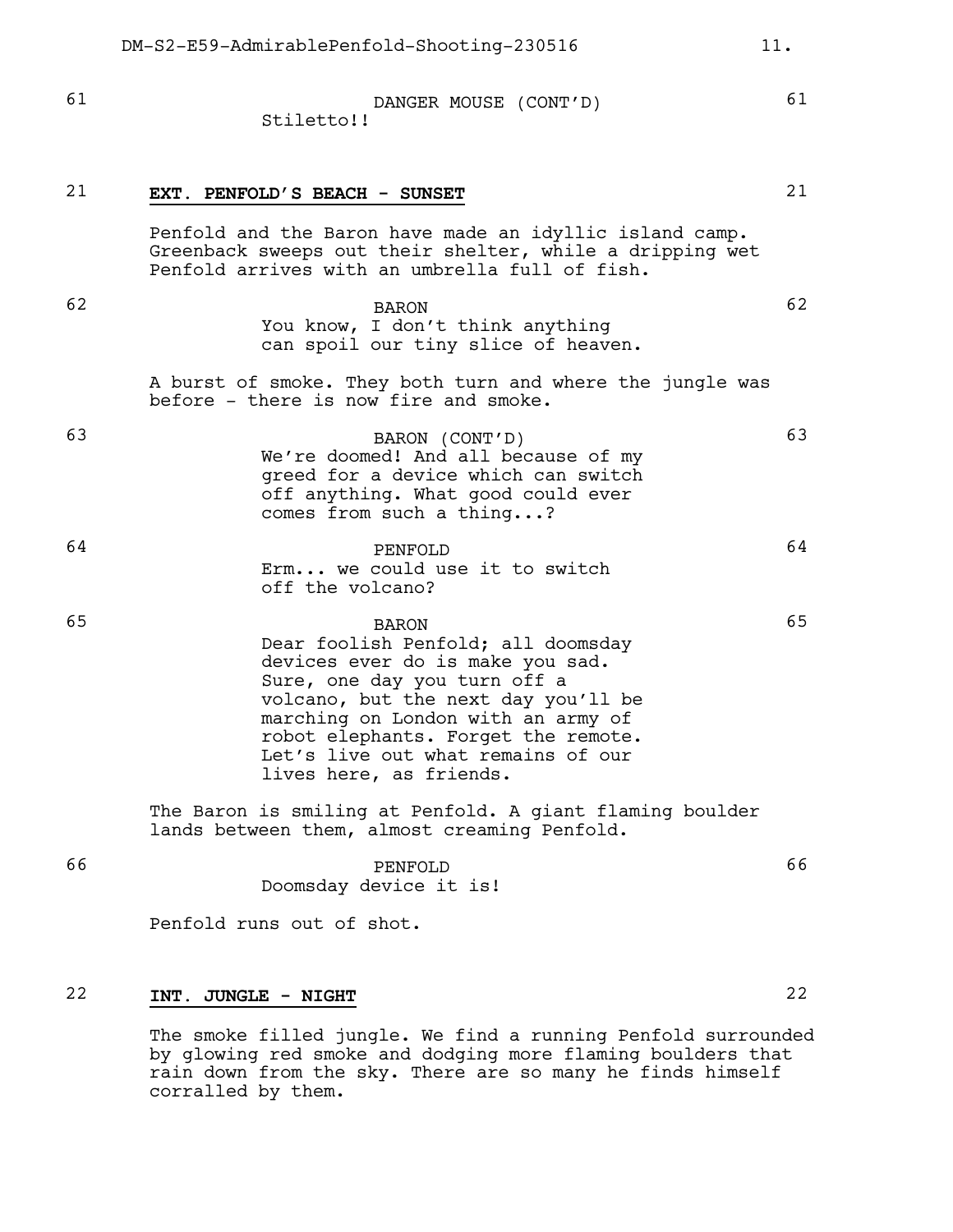67 PENFOLD 67 HELP! 23 **EXT. PENFOLD'S BEACH - NIGHT** 23 The Baron sits, lit by the glow of the burning forest. 68 BARON 68 What a beautiful night to be encased in lava... Something tugs at his trousers. Reveal Nero holding the All Encompassing Remote Control in his mouth. 69 BARON (CONT'D) 69 The All Encompassing Remote! His eyes widen. We see the remote reflected in his hungry eyes. He reaches for it, then stops himself. 70 BARON (CONT'D) 70 I can't... Nero makes encouraging noises. He reaches for it again. 71 BARON (CONT'D) 71 I guess one little evil zap couldn't hurt... But, my oath... If I touch it, I'll lose control! I'll never be a good happy person again. Penfold's <SCREAMS FOR HELP> echo through the jungle. The Baron looks torn. 72 BARON (CONT'D) 72 Nero, you decide. what should I do? Nero <LAUGHS> an evil triumphant laugh. 24 **INT. KING KONG BRUNEL'S HUT - CONTINUOUS** 24 Penfold is clinging to a palm tree as the lava flows around it. The tree begins to sink into the lava. 73 PENFOLD 73

Ooh crumbs! This is it!

A silhouette of DM appears on the wall. Penfold is overjoyed.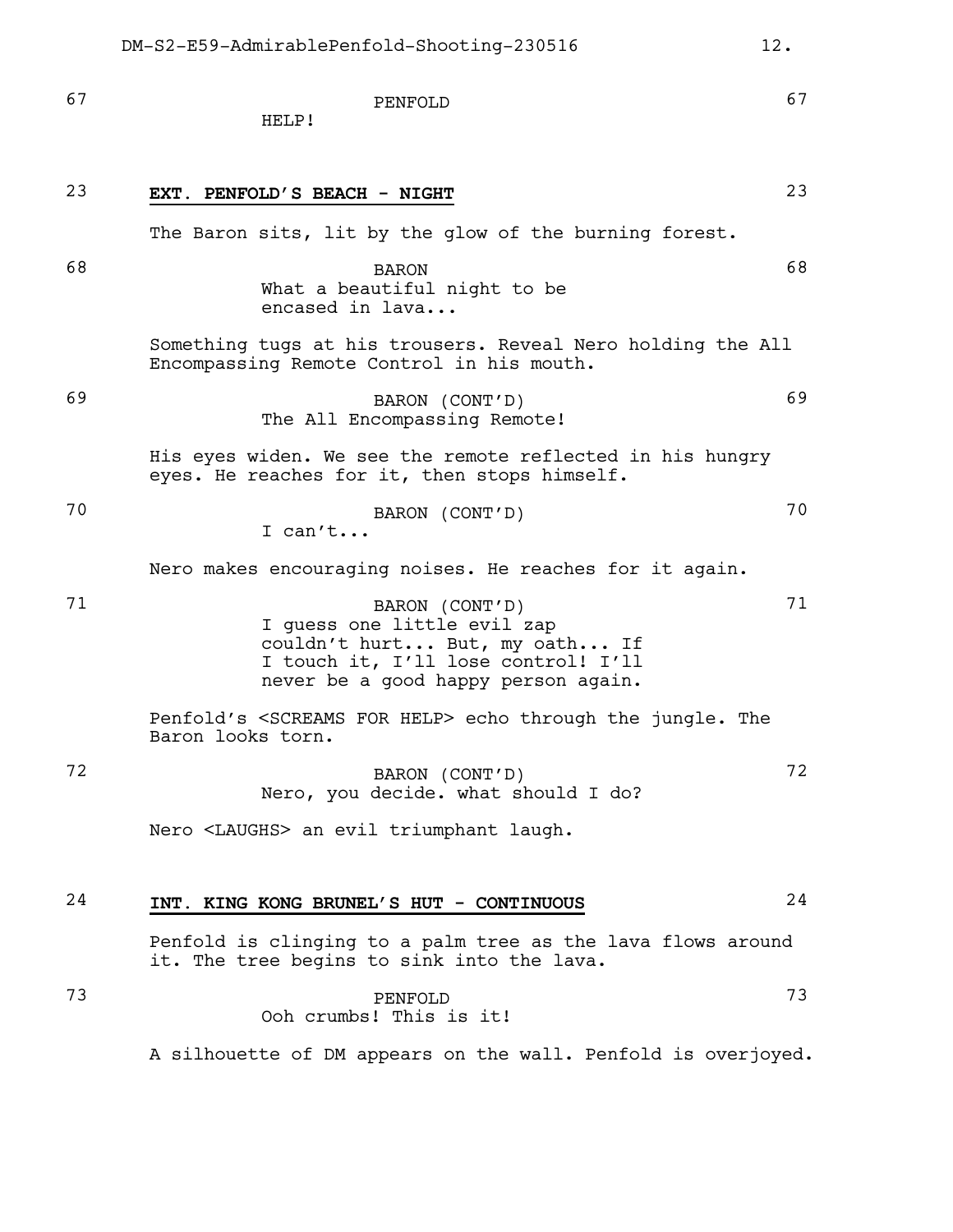74 PENFOLD (CONT'D) 74 Chief! You've come back for me! Reveal that it is actually the Baron with Nero is sitting on his head, that creates the ears for the DM silhouette. 75 BARON 75 No! And this is the third time you've confused me for that rodent. What am I? Not green enough? 76 PENFOLD 76 I'm just happy you're here! Just then, Danger Mouse and Stiletto shoot through the trees, using half of the Mark IV as a sled attached to Rocket Sloth, who is pulling it like a reindeer. DM leaps off dramatically. 77 DANGER MOUSE 77 Don't panic Penfold, I just have to find a way to use my martial arts skills to turn off this volcano! Hm. Might be tricky... 78 PENFOLD 78 It's OK chief, my new friend will save us. DM looks in shock as the Baron produces the Remote and points it at the Volcano. 79 BARON 79 That's right - Although now I hold it in my hand, I see an opportunity to rid the world of Danger Mouse! He grows with menace and points it at Danger Mouse 80 BARON (CONT'D) 80 With you gone, I will rule the-He catches Penfold's pleading sad eyes and stops. 81 BARON (CONT'D) 81 <SIGH> I'd appreciate it if no-one posted anything about this on Spamchops. I've got a reputation to DM-S2-E59-AdmirablePenfold-Shooting-230516 13.

> He turns and points it back at the volcano. He presses the power button. Instantly, all the smoke and lava rushes back into the volcano like it's being rewound. The volcano vanishes with a pop, along with the remote control.

keep up.